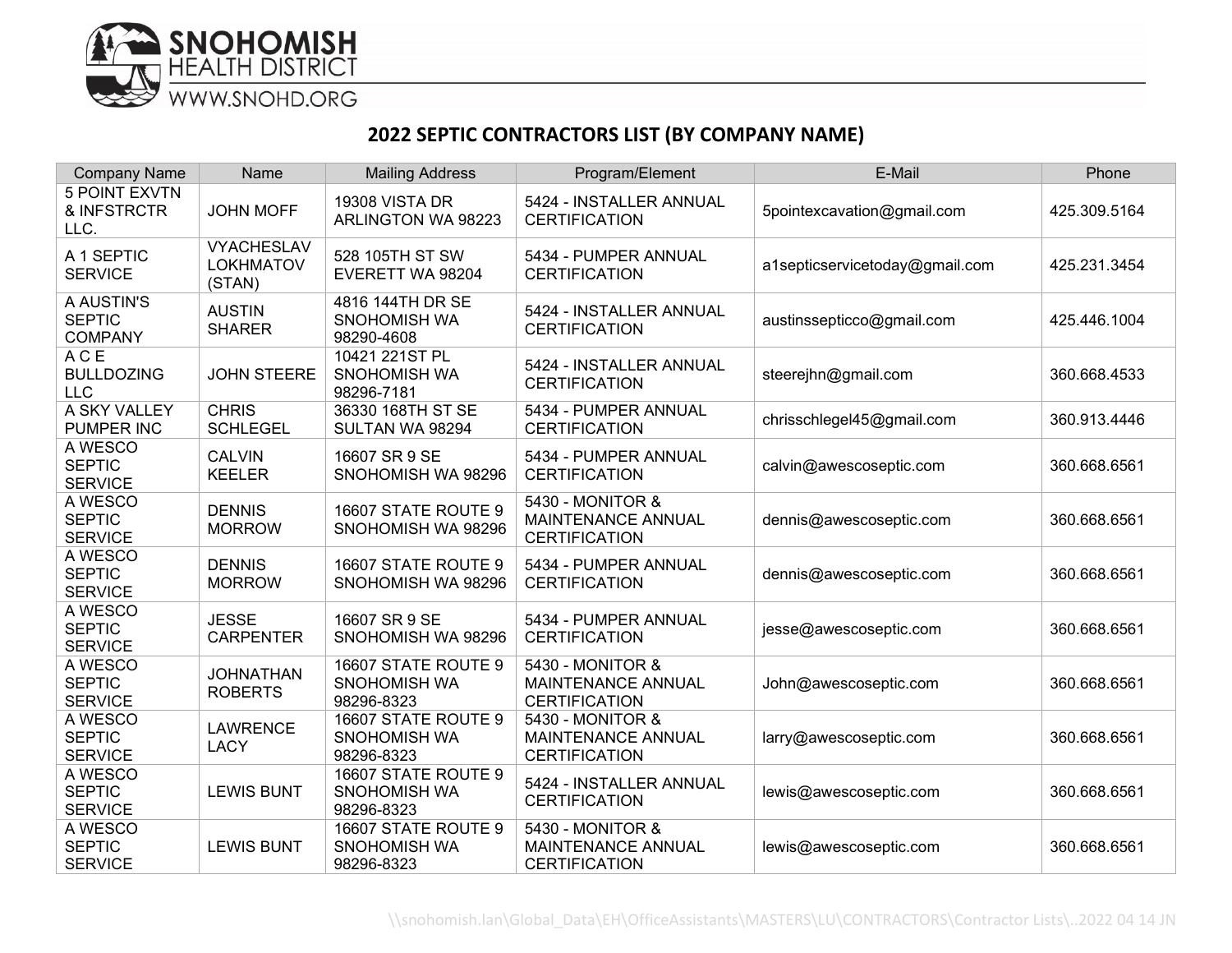| <b>Company Name</b>                                    | Name                           | <b>Mailing Address</b>                                   | Program/Element                                                | E-Mail                        | Phone        |
|--------------------------------------------------------|--------------------------------|----------------------------------------------------------|----------------------------------------------------------------|-------------------------------|--------------|
| A WESCO<br><b>SEPTIC</b><br><b>SERVICE</b>             | <b>LEWIS BUNT</b>              | 16607 STATE ROUTE 9<br>SNOHOMISH WA<br>98296-8323        | 5434 - PUMPER ANNUAL<br><b>CERTIFICATION</b>                   | lewis@awescoseptic.com        | 360.668.6561 |
| A WESCO<br><b>SEPTIC</b><br><b>SERVICE</b>             | <b>NOLAN</b><br><b>PARKER</b>  | 16030 169TH PL SE<br>SNOHOMISH WA 98290                  | 5434 - PUMPER ANNUAL<br><b>CERTIFICATION</b>                   | nolanparker09@hotmail.com     | 360.668.6561 |
| A WESCO<br><b>SEPTIC</b><br><b>SERVICE</b>             | <b>RICH MAY</b>                | 16607 STATE ROUTE 9<br>SNOHOMISH WA<br>98296-8323        | 5434 - PUMPER ANNUAL<br><b>CERTIFICATION</b>                   | rich@awescoseptic.com         | 360.668.6561 |
| AAA SEPTIC &<br>PLUMBING LLC                           | <b>JASPAL</b><br><b>SINGH</b>  | 32228 116th AVE SE<br>AUBURN WA 98092                    | 5424 - INSTALLER ANNUAL<br><b>CERTIFICATION</b>                | Jaspaljazz94@gmail.com        | 206.887.6700 |
| AAA SEPTIC &<br><b>PLUMBING LLC</b>                    | <b>JASPAL</b><br><b>SINGH</b>  | 32228 116th AVE SE<br>AUBURN WA 98092                    | 5430 - MONITOR &<br>MAINTENANCE ANNUAL<br><b>CERTIFICATION</b> | Jaspaljazz94@gmail.com        | 206.887.6700 |
| AAA SEPTIC &<br><b>PLUMBING LLC</b>                    | <b>JASPAL</b><br><b>SINGH</b>  | 32228 116th AVE SE<br>AUBURN WA 98092                    | 5434 - PUMPER ANNUAL<br><b>CERTIFICATION</b>                   | Jaspaljazz94@gmail.com        | 206.887.6700 |
| <b>AARCADIAN</b><br><b>EXCAVATING</b>                  | <b>BRAD TAPPE</b>              | 6407 SKINNER RD<br><b>GRANITE FALLS WA</b><br>98252-9413 | 5424 - INSTALLER ANNUAL<br><b>CERTIFICATION</b>                | aarcadianexcavating@yahoo.com | 425.359.4929 |
| <b>ABC SEPTIC</b><br><b>MONITORING</b>                 | <b>GREG</b><br><b>BARBER</b>   | 5403 W HIGHLAND RD<br>EVERETT WA 98203                   | 5430 - MONITOR &<br>MAINTENANCE ANNUAL<br><b>CERTIFICATION</b> | abcseptic@hotmail.com         | 425.418.2785 |
| <b>ABOVE ALL</b><br><b>CONSTRUCTION</b>                | <b>JERROLD</b><br><b>HOETH</b> | 17 156TH PL<br>BOTHELL WA 98012-<br>5936                 | 5424 - INSTALLER ANNUAL<br><b>CERTIFICATION</b>                | aboveallconst@msn.com         | 425.787.0296 |
| ABOVE GRADE<br><b>SEPTIC</b>                           | <b>DUSTAN</b><br><b>BUNT</b>   | 1429 AVENUE D # 433<br>SNOHOMISH WA<br>98290-1742        | 5424 - INSTALLER ANNUAL<br><b>CERTIFICATION</b>                | dustan@abovegradeseptic.com   | 425.954.7233 |
| <b>ABOVE GRADE</b><br><b>SEPTIC</b>                    | <b>DUSTAN</b><br><b>BUNT</b>   | 1429 AVENUE D # 433<br>SNOHOMISH WA<br>98290-1742        | 5430 - MONITOR &<br>MAINTENANCE ANNUAL<br><b>CERTIFICATION</b> | dustan@abovegradeseptic.com   | 425.954.7233 |
| <b>ACE ACME</b><br><b>SEPTIC</b><br><b>SERVICE INC</b> | <b>BEAU</b><br><b>SUMMERS</b>  | 17924 67TH AVE NE<br>ARLINGTON WA 98223                  | 5430 - MONITOR &<br>MAINTENANCE ANNUAL<br><b>CERTIFICATION</b> | lisa@aceacme.com              | 360.659.1881 |
| <b>ACE ACME</b><br><b>SEPTIC</b><br><b>SERVICE INC</b> | <b>BEAU</b><br><b>SUMMERS</b>  | 17924 67TH AVE NE<br>ARLINGTON WA 98223                  | 5434 - PUMPER ANNUAL<br><b>CERTIFICATION</b>                   | lisa@aceacme.com              | 360.659.1881 |
| <b>ACE ACME</b><br><b>SEPTIC</b><br><b>SERVICE INC</b> | <b>DANIEL NIDA</b>             | 17924 67TH AVE NE<br>ARLINGTON WA 98223                  | 5430 - MONITOR &<br>MAINTENANCE ANNUAL<br><b>CERTIFICATION</b> | lisa@aceacme.com              | 360.659.1881 |

3020 Rucker Avenue, Suite 104 ■ Everett, WA 98201-3900 ■ tel: 425.339.5250 ■ fax: 425.339.5254

Page  $\mathop{\sim}$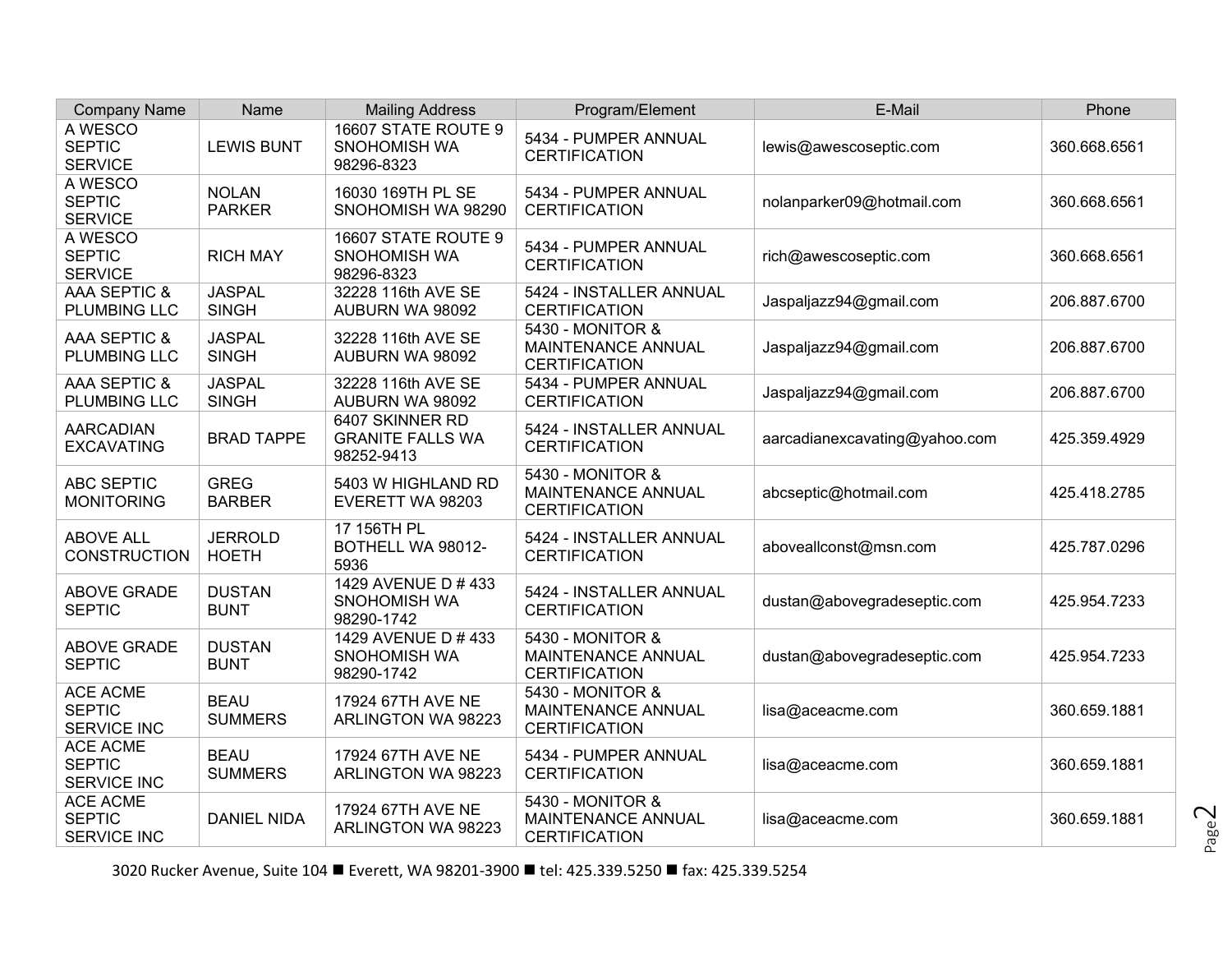| <b>Company Name</b>                                      | Name                             | <b>Mailing Address</b>                                                        | Program/Element                                                       | E-Mail                                | Phone        |
|----------------------------------------------------------|----------------------------------|-------------------------------------------------------------------------------|-----------------------------------------------------------------------|---------------------------------------|--------------|
| <b>ACE ACME</b><br><b>SEPTIC</b><br>SERVICE INC          | <b>KEITH</b><br><b>STYKEL</b>    | 17924 67TH AVE NE<br>ARLINGTON WA 98223                                       | 5424 - INSTALLER ANNUAL<br><b>CERTIFICATION</b>                       | lisa@aceacme.com                      | 360.659.1881 |
| ADAM LEE                                                 | <b>ADAM JOHN</b><br>LEE          | 1500 E COLLEGE WY<br>MT VERNON WA 98273                                       | 5424 - INSTALLER ANNUAL<br><b>CERTIFICATION</b>                       | john@siteservicesllc.us               | 360.661.4364 |
| <b>ALBERTA</b><br><b>SEPTIC</b><br><b>SYSTEMS</b>        | PETE COUTY                       | 8808 144TH PL SE<br>NEWCASTLE WA 98059                                        | 5434 - PUMPER ANNUAL<br><b>CERTIFICATION</b>                          | pete@albertasepticsystems.com         | 425.271.6524 |
| <b>ALL COUNTY</b><br><b>SEPTIC</b><br><b>SERVICE</b>     | <b>KEN SMITH</b>                 | PO BOX 1342<br>MUKILTEO WA 98275-<br>1342                                     | 5424 - INSTALLER ANNUAL<br><b>CERTIFICATION</b>                       | allcountyseptic@aol.com               | 425.334.9519 |
| <b>ALL COUNTY</b><br><b>SEPTIC</b><br><b>SERVICE</b>     | <b>KEN SMITH</b>                 | PO BOX 1342<br>MUKILTEO WA 98275-<br>1342                                     | 5430 - MONITOR &<br><b>MAINTENANCE ANNUAL</b><br><b>CERTIFICATION</b> | allcountyseptic@aol.com               | 425.334.9519 |
| <b>ALL COUNTY</b><br><b>SEPTIC</b><br><b>SERVICE</b>     | <b>KEN SMITH</b>                 | <b>PO BOX 1342</b><br>MUKILTEO WA 98275-<br>1342                              | 5434 - PUMPER ANNUAL<br><b>CERTIFICATION</b>                          | allcountyseptic@aol.com               | 425.334.9519 |
| <b>ALL SEPTIC</b><br>SERVICES/E & D<br><b>EXCAVATING</b> | <b>DANIEL</b><br><b>GROENDYK</b> | 24931 115TH AVE NE<br>ARLINGTON WA 98223-<br>8501                             | 5424 - INSTALLER ANNUAL<br><b>CERTIFICATION</b>                       | dangroendyk@comcast.net               | 360.435.5605 |
| <b>ALL SEPTIC</b><br>SERVICES/E & D<br><b>EXCAVATING</b> | <b>DANIEL</b><br><b>GROENDYK</b> | 24931 115TH AVE NE<br>ARLINGTON WA 98223-<br>8501                             | 5430 - MONITOR &<br>MAINTENANCE ANNUAL<br><b>CERTIFICATION</b>        | dangroendyk@comcast.net               | 360.435.5605 |
| <b>ALL SEPTIC</b><br>SERVICES/E & D<br><b>EXCAVATING</b> | <b>DANIEL</b><br><b>GROENDYK</b> | 24931 115TH AVE NE<br>ARLINGTON WA 98223-<br>8501                             | 5434 - PUMPER ANNUAL<br><b>CERTIFICATION</b>                          | dangroendyk@comcast.net               | 360.435.5605 |
| <b>ALL WAYS</b><br><b>EXCAVATING</b><br><b>NW LLC</b>    | <b>WILLIAM NEAL</b>              | 1219 188TH ST NE<br>ARLINGTON WA 98223-<br>5409                               | 5424 - INSTALLER ANNUAL<br><b>CERTIFICATION</b>                       | allways.exc@gmail.com                 | 425.879.8059 |
| <b>ALL WAYS</b><br><b>EXCAVATING</b><br><b>NW LLC</b>    | <b>WILLIAM NEAL</b>              | 1219 188TH ST NE<br>ARLINGTON WA 98223-<br>5409                               | 5430 - MONITOR &<br><b>MAINTENANCE ANNUAL</b><br><b>CERTIFICATION</b> | allways.exc@gmail.com                 | 425.879.8059 |
| AQUA TEST INC                                            | <b>MATT LEE</b>                  | 28620 MAPLE VALLEY<br><b>BLACK DIAMON RD</b><br>MAPLE VALLEY WA<br>98038-8193 | 5424 - INSTALLER ANNUAL<br><b>CERTIFICATION</b>                       | aquatestinc@yahoo.com                 | 800.221.3159 |
| <b>BAKER SEPTIC</b><br><b>TANK PUMPING</b>               | PHIL MERWIN                      | PO BOX 2128<br>FERNDALE WA 98248-<br>2128                                     | 5430 - MONITOR &<br>MAINTENANCE ANNUAL<br><b>CERTIFICATION</b>        | PhilMerwin@BakerSepticPumping.co<br>m | 360.383.0013 |

Page ന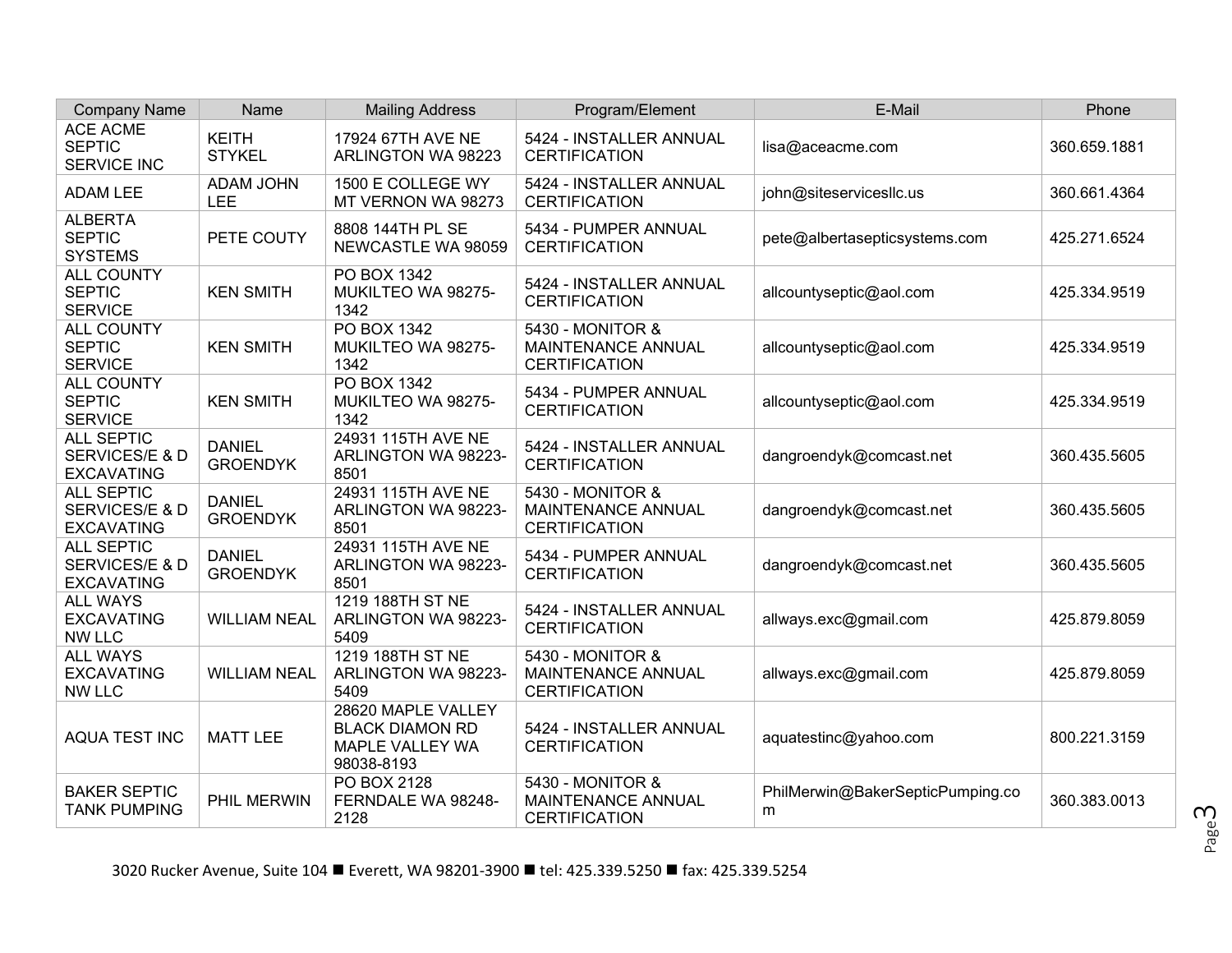| <b>Company Name</b>                                               | Name                             | <b>Mailing Address</b>                                                                               | Program/Element                                                       | E-Mail                                | Phone        |
|-------------------------------------------------------------------|----------------------------------|------------------------------------------------------------------------------------------------------|-----------------------------------------------------------------------|---------------------------------------|--------------|
| <b>BAKER SEPTIC</b><br><b>TANK PUMPING</b>                        | PHIL MERWIN                      | PO BOX 2128<br>FERNDALE WA 98248-<br>2128                                                            | 5434 - PUMPER ANNUAL<br><b>CERTIFICATION</b>                          | PhilMerwin@BakerSepticPumping.co<br>m | 360.383.0013 |
| <b>BAKER SEPTIC</b><br><b>TANK PUMPING</b><br><b>INC</b>          | <b>GREGORY</b><br><b>CLINE</b>   | PO BOX 2128<br>FERNDALE WA 98248                                                                     | 5430 - MONITOR &<br><b>MAINTENANCE ANNUAL</b><br><b>CERTIFICATION</b> | g.cline@bakersepticpumping.com        | 715.410.4495 |
| <b>BAKER SEPTIC</b><br><b>TANK PUMPING</b><br><b>INC</b>          | <b>JACOB</b><br><b>SHOEMAKER</b> | PO BOX 2128<br>FERNDALE WA 98248                                                                     | 5430 - MONITOR &<br>MAINTENANCE ANNUAL<br><b>CERTIFICATION</b>        | jake@bakersepticpumping.com           | 360.223.0479 |
| <b>BAKER SEPTIC</b><br><b>TANK PUMPING</b><br><b>INC</b>          | <b>JUSTIN</b><br><b>WELLS</b>    | PO BOX 2128<br>FERNDALE WA 98248-<br>2128                                                            | 5430 - MONITOR &<br>MAINTENANCE ANNUAL<br><b>CERTIFICATION</b>        | justinwells@bakersepticpumping.com    | 360.383.0013 |
| <b>BLACKWATER</b><br><b>SERVICES</b>                              | <b>ZEB TILTON</b>                | 8825 34TH AVE NE STE<br>L208 8825 34TH AVE<br>NE, SUITE L208 QUIL<br><b>CEDA VILLAGE WA</b><br>98271 | 5424 - INSTALLER ANNUAL<br><b>CERTIFICATION</b>                       | office@myblackwaterservices.com       | 425.220.0557 |
| <b>BLACKWATER</b><br><b>SERVICES</b>                              | <b>ZEB TILTON</b>                | 8825 34TH AVE NE STE<br>L208 8825 34TH AVE<br>NE, SUITE L208 QUIL<br><b>CEDA VILLAGE WA</b><br>98271 | 5430 - MONITOR &<br><b>MAINTENANCE ANNUAL</b><br><b>CERTIFICATION</b> | office@myblackwaterservices.com       | 425.220.0557 |
| BP EXCAVATION<br><b>LLC</b>                                       | <b>BRYAN</b><br><b>SVEDARSKY</b> | 14567 169TH DR SE<br>MONROE WA 98272                                                                 | 5424 - INSTALLER ANNUAL<br><b>CERTIFICATION</b>                       | bryan@bpexcavationllc.com             | 360.348.5797 |
| <b>BRAVO</b><br><b>ENTERPRISES</b><br><b>INC</b>                  | <b>CURTIS</b><br><b>JOHNSON</b>  | 9226 84TH ST NE<br>ARLINGTON WA 98223                                                                | 5424 - INSTALLER ANNUAL<br><b>CERTIFICATION</b>                       | bravoenterprises@frontier.com         | 360.659.7077 |
| <b>C W BRIGHT</b><br><b>CONSTRUCTION</b>                          | <b>CHUCK</b><br><b>BRIGHT</b>    | <b>PO BOX 459</b><br>STANWOOD WA 98292-<br>0459                                                      | 5424 - INSTALLER ANNUAL<br><b>CERTIFICATION</b>                       |                                       | 425.344.6140 |
| CASCADE<br><b>SEPTIC</b><br><b>PUMPING LLC</b>                    | <b>WILLIAM NEAL</b>              | 3405 172ND ST NE<br>ARLINGTON WA 98223                                                               | 5434 - PUMPER ANNUAL<br><b>CERTIFICATION</b>                          | Cascadesepticpumping@gmail.com        | 425.737.7404 |
| <b>COLUMBIA</b><br><b>LAND</b><br>SERVICES, INC                   | <b>DAVE</b><br><b>HUDSON</b>     | <b>PO BOX 127</b><br><b>RAVENSDALE WA</b><br>98051                                                   | 5424 - INSTALLER ANNUAL<br><b>CERTIFICATION</b>                       | columbials@hotmail.com                | 425.584.7167 |
| <b>CONRAD</b><br>ELLEDGE /<br><b>DRAINFIELD</b><br><b>DESIGNS</b> | CONRAD<br><b>ELLEDGE</b>         | PO BOX 164 LAKE<br>STEVENS WA 98258-<br>0164                                                         | 5424 - INSTALLER ANNUAL<br><b>CERTIFICATION</b>                       | conradelledge@gmail.com               | 425.246.0734 |

3020 Rucker Avenue, Suite 104 ■ Everett, WA 98201-3900 ■ tel: 425.339.5250 ■ fax: 425.339.5254

Page  $\overline{\mathcal{A}}$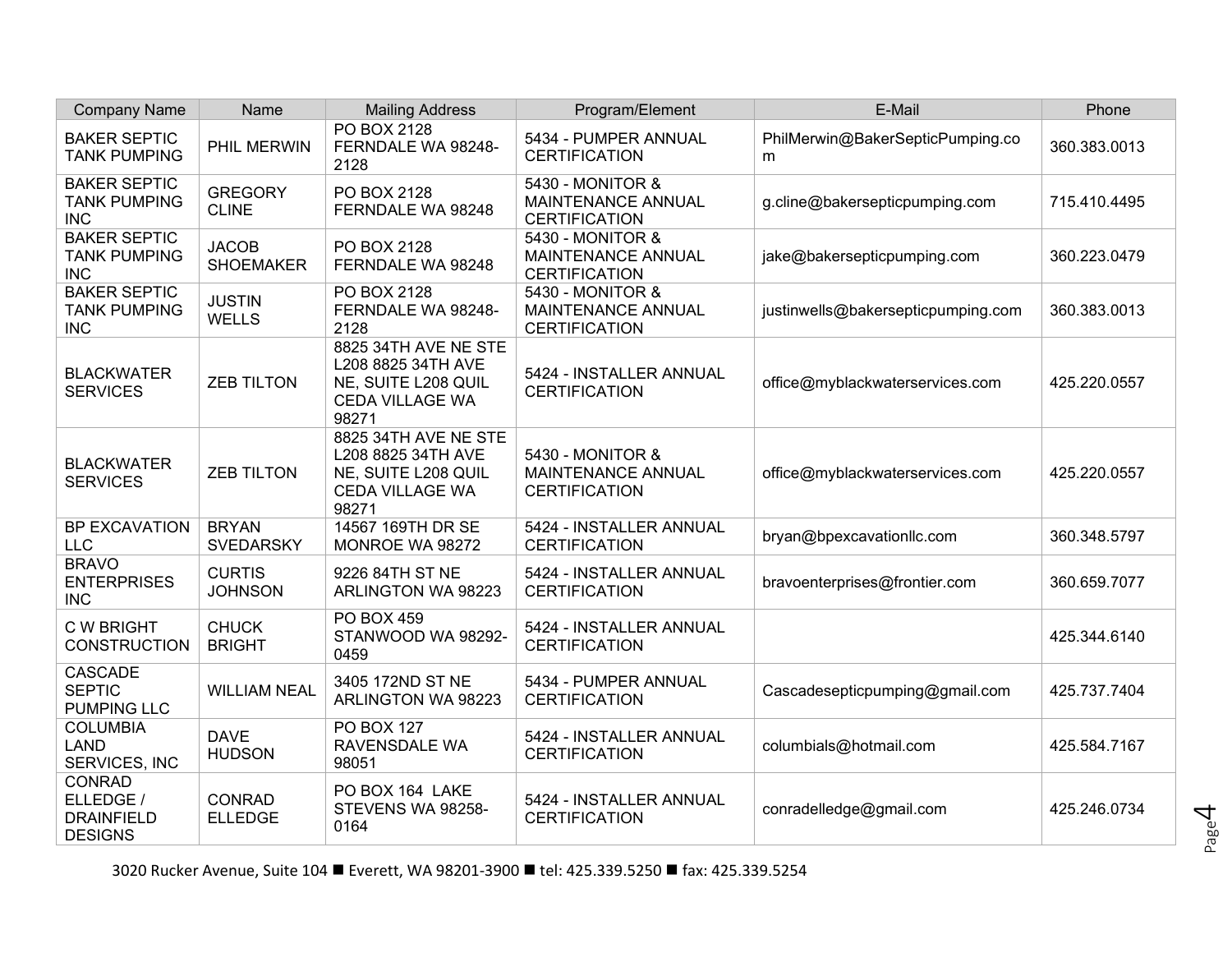| <b>Company Name</b>                                               | Name                             | <b>Mailing Address</b>                                          | Program/Element                                                       | E-Mail                           | Phone        |
|-------------------------------------------------------------------|----------------------------------|-----------------------------------------------------------------|-----------------------------------------------------------------------|----------------------------------|--------------|
| <b>CONRAD</b><br>ELLEDGE /<br><b>DRAINFIELD</b><br><b>DESIGNS</b> | <b>CONRAD</b><br><b>ELLEDGE</b>  | PO BOX 164 LAKE<br>STEVENS WA 98258-<br>0164                    | 5430 - MONITOR &<br><b>MAINTENANCE ANNUAL</b><br><b>CERTIFICATION</b> | conradelledge@gmail.com          | 425.246.0734 |
| <b>CURRIE</b><br><b>CONSTRUCTION</b><br><b>INC</b>                | <b>TYSON</b><br><b>CURRIE</b>    | 13823 228TH ST NE<br>ARLINGTON WA 98223-<br>9838                | 5424 - INSTALLER ANNUAL<br><b>CERTIFICATION</b>                       | currieconstruction@gmail.com     | 425.422.3612 |
| <b>CURTIS</b><br><b>CONSTRUCTION</b>                              | <b>GREG CURTIS</b>               | 18317 BUTLER RD<br>SNOHOMISH WA<br>98290-6360                   | 5424 - INSTALLER ANNUAL<br><b>CERTIFICATION</b>                       | rendezvous3366@yahoo.com         | 360.568.7064 |
| <b>CUZ CONCRETE</b>                                               | <b>AUSTIN</b><br><b>MILLER</b>   | 19604 67TH AVE NE<br>ARLINGTON WA 98223                         | 5434 - PUMPER ANNUAL<br><b>CERTIFICATION</b>                          | millyausti@icloud.com            |              |
| <b>CUZ CONCRETE</b>                                               | <b>GREGORY</b><br><b>BODEWIG</b> | 19604 67TH AVE NE<br>ARLINGTON WA 98223-<br>8769                | 5430 - MONITOR &<br>MAINTENANCE ANNUAL<br><b>CERTIFICATION</b>        | septic@cuzconcrete.com           | 360.435.5531 |
| <b>CUZ CONCRETE</b>                                               | <b>GREGORY</b><br><b>BODEWIG</b> | 19604 67TH AVE NE<br>ARLINGTON WA 98223-<br>8769                | 5434 - PUMPER ANNUAL<br><b>CERTIFICATION</b>                          | septic@cuzconcrete.com           | 360.435.5531 |
| <b>CUZ CONCRETE</b>                                               | <b>JEREMY</b><br><b>DENHAM</b>   | 16019 122ND AVE NE<br>ARLINGTON WA 98223                        | 5434 - PUMPER ANNUAL<br><b>CERTIFICATION</b>                          | Jeremydenham64@gmail.com         |              |
| <b>DAVID</b><br><b>MARTINSON</b>                                  | <b>DAVID</b><br><b>MARTINSON</b> | 105 PO BOX MONROE<br>WA 98272                                   | 5424 - INSTALLER ANNUAL<br><b>CERTIFICATION</b>                       | dave@dmc-ex.com                  | 206.330.7507 |
| <b>DOUGHERTY</b><br><b>MAINTENANCE</b>                            | <b>BILL</b><br><b>DOUGHERTY</b>  | 508 E 44TH AVE<br>KENNEWICK WA 99337                            | 5424 - INSTALLER ANNUAL<br><b>CERTIFICATION</b>                       | doughertymainentance@gmail.com   | 360.536.2258 |
| <b>DRAIN</b><br>DOCTOR'S, THE                                     | <b>ROBERT</b><br><b>HARTWICK</b> | 13300 BOTHELL<br>EVERETT HWY # 621<br>BOTHELL WA 98012-<br>5312 | 5424 - INSTALLER ANNUAL<br><b>CERTIFICATION</b>                       | info@thedraindoctors.net         | 425.418.3379 |
| <b>DWAINES</b><br><b>BACKHOE</b><br><b>SERVICE INC</b>            | <b>JEFF</b><br><b>DOWNES</b>     | 18325 E COUNTRY<br>CLUB DR ARLINGTON<br>WA 98223-5996           | 5424 - INSTALLER ANNUAL<br><b>CERTIFICATION</b>                       | tammyandjeffdownes@comcast.net   | 425.299.5242 |
| <b>EARTHWISE</b><br><b>EXCAVATION</b>                             | <b>ALBERT</b><br><b>POSTEMA</b>  | PO BOX 1200<br><b>WOODINVILLE WA</b><br>98072                   | 5424 - INSTALLER ANNUAL<br><b>CERTIFICATION</b>                       | postema@nwlink.com               | 360.668.2452 |
| <b>EARTHWORK</b><br><b>SOLUTIONS</b>                              | <b>DENIS</b><br><b>NIKOLIN</b>   | 8629 156TH ST NE<br>ARLINGTON WA 98223                          | 5424 - INSTALLER ANNUAL<br><b>CERTIFICATION</b>                       | earthworksolutions.pnw@gmail.com | 425.345.0071 |
| EDWARDS K & S<br><b>CONSTRUCTION</b>                              | <b>KEN</b><br><b>EDWARDS</b>     | PO BOX 1222 LAKE<br>STEVENS WA 98258                            | 5424 - INSTALLER ANNUAL<br><b>CERTIFICATION</b>                       | kenedward11@gmail.com            | 425.754.3874 |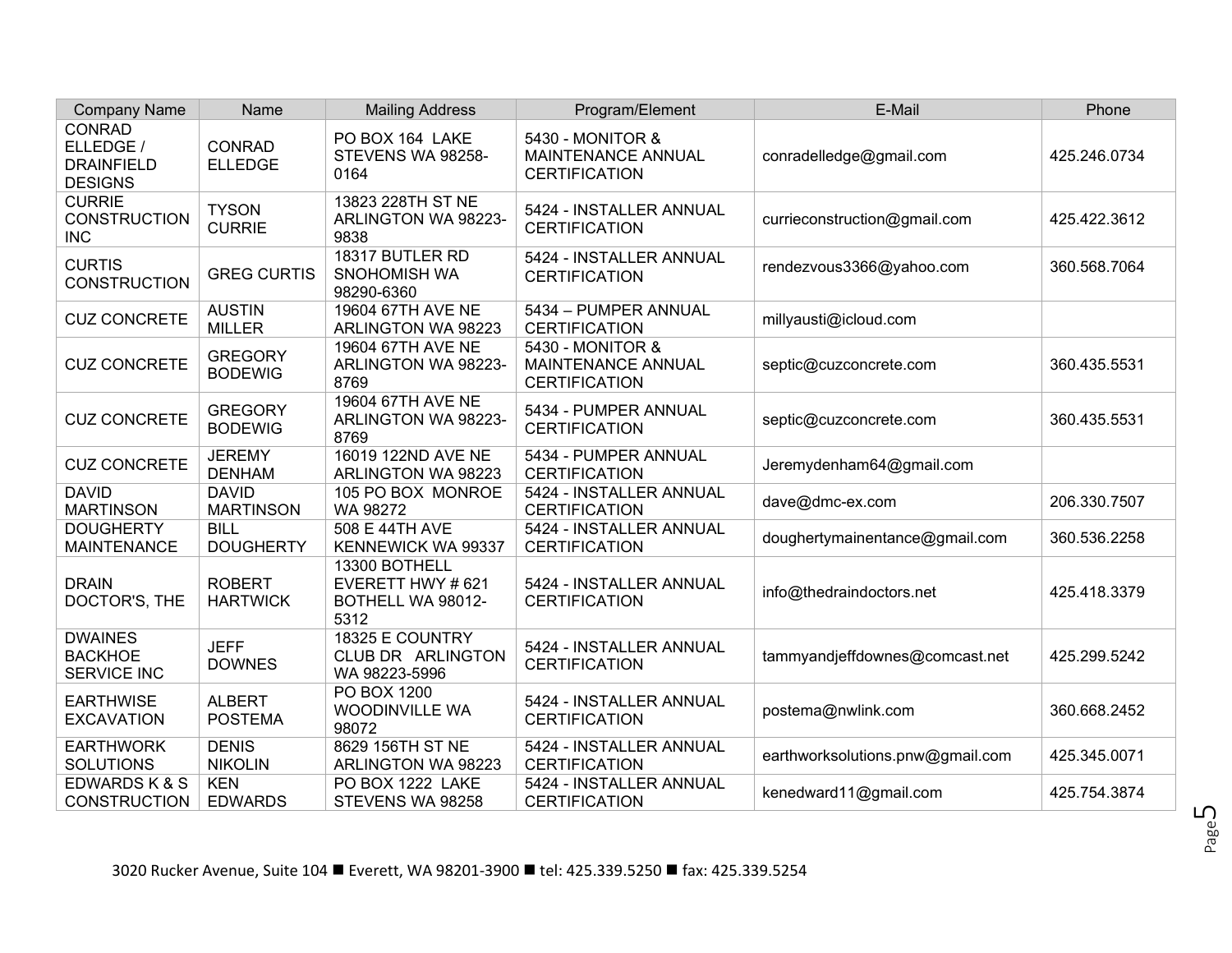| <b>Company Name</b>                                                            | Name                              | <b>Mailing Address</b>                                    | Program/Element                                                       | E-Mail                   | Phone        |
|--------------------------------------------------------------------------------|-----------------------------------|-----------------------------------------------------------|-----------------------------------------------------------------------|--------------------------|--------------|
| <b>ELLEDGE LAND</b><br><b>DEVELOPMENT</b>                                      | <b>BRAD</b><br><b>ELLEDGE</b>     | 14911 CHAIN LAKE RD<br>MONROE WA 98272-<br>8766           | 5424 - INSTALLER ANNUAL<br><b>CERTIFICATION</b>                       | bradateId@hotmail.com    | 425.471.5770 |
| <b>ELLEDGE LAND</b><br><b>DEVELOPMENT</b>                                      | <b>CODY</b><br><b>ELLEDGE</b>     | 14911 CHAIN LAKE RD<br>MONROE WA 98272                    | 5430 - MONITOR &<br>MAINTENANCE ANNUAL<br><b>CERTIFICATION</b>        | bradateId@hotmail.com    | 425.471.5770 |
| <b>ENF</b><br><b>DRAINFIELDS &amp;</b><br><b>EXCAVATING</b><br><b>INC</b>      | <b>ERIC</b><br><b>FUENTES</b>     | <b>PO BOX 966</b><br>STANWOOD WA 98292-<br>0966           | 5424 - INSTALLER ANNUAL<br><b>CERTIFICATION</b>                       | Enfdrainfields@gmail.com | 360.629.6088 |
| <b>ENVIROTEK LLC</b>                                                           | <b>ALAN CHAPIN</b>                | 144 NE CAMANO DR<br><b>CAMANO ISLAND WA</b><br>98282-8344 | 5424 - INSTALLER ANNUAL<br><b>CERTIFICATION</b>                       | envirotekllc@gmail.com   | 360.387.1731 |
| <b>ENVIROTEK LLC</b>                                                           | <b>ALAN CHAPIN</b>                | 144 NE CAMANO DR<br><b>CAMANO ISLAND WA</b><br>98282-8344 | 5430 - MONITOR &<br>MAINTENANCE ANNUAL<br><b>CERTIFICATION</b>        | envirotekllc@gmail.com   | 360.387.1731 |
| <b>ENVIROTEK LLC</b>                                                           | <b>ALAN CHAPIN</b>                | 144 NE CAMANO DR<br><b>CAMANO ISLAND WA</b><br>98282-8344 | 5434 - PUMPER ANNUAL<br><b>CERTIFICATION</b>                          | envirotekllc@gmail.com   | 360.387.1731 |
| EUROCON INC.                                                                   | <b>CRISTIAN</b><br><b>BARAIAC</b> | 20104 10TH DR SE<br>BOTHELL WA 98021                      | 5424 - INSTALLER ANNUAL<br><b>CERTIFICATION</b>                       | 4baraiac@gmail.com       | 206.218.4400 |
| <b>EVERGREEN</b><br><b>ONSITE (SERIES</b><br><b>SEVEN/THE</b><br>SEPTIC GROUP) | <b>RICK</b><br><b>ELDREDGE</b>    | PO BOX 1179 LAKE<br>STEVENS WA 98258-<br>1179             | 5424 - INSTALLER ANNUAL<br><b>CERTIFICATION</b>                       | Info@TheSepticGroup.com  | 425.397.7771 |
| <b>EVERGREEN</b><br><b>ONSITE (SERIES</b><br><b>SEVEN/THE</b><br>SEPTIC GROUP) | <b>RICK</b><br><b>ELDREDGE</b>    | PO BOX 1179 LAKE<br>STEVENS WA 98258-<br>1179             | 5430 - MONITOR &<br>MAINTENANCE ANNUAL<br><b>CERTIFICATION</b>        | Info@TheSepticGroup.com  | 425.397.7771 |
| <b>EVERGREEN</b><br><b>ONSITE (SERIES</b><br>SEVEN/THE<br>SEPTIC GROUP)        | <b>RICK</b><br><b>ELDREDGE</b>    | PO BOX 1179 LAKE<br>STEVENS WA 98258-<br>1179             | 5434 - PUMPER ANNUAL<br><b>CERTIFICATION</b>                          | Info@TheSepticGroup.com  | 425.397.7771 |
| <b>EVERGREEN</b><br><b>SANITATION</b>                                          | <b>DAVID</b><br><b>ELDREDGE</b>   | PO BOX 259 LAKE<br>STEVENS WA 98258-<br>0259              | 5430 - MONITOR &<br><b>MAINTENANCE ANNUAL</b><br><b>CERTIFICATION</b> | daveeldredge@aol.com     | 800.433.1678 |
| <b>EVERGREEN</b><br><b>SANITATION</b>                                          | <b>DAVID</b><br><b>ELDREDGE</b>   | PO BOX 259 LAKE<br>STEVENS WA 98258-<br>0259              | 5434 - PUMPER ANNUAL<br><b>CERTIFICATION</b>                          | daveeldredge@aol.com     | 800.433.1678 |

Page 6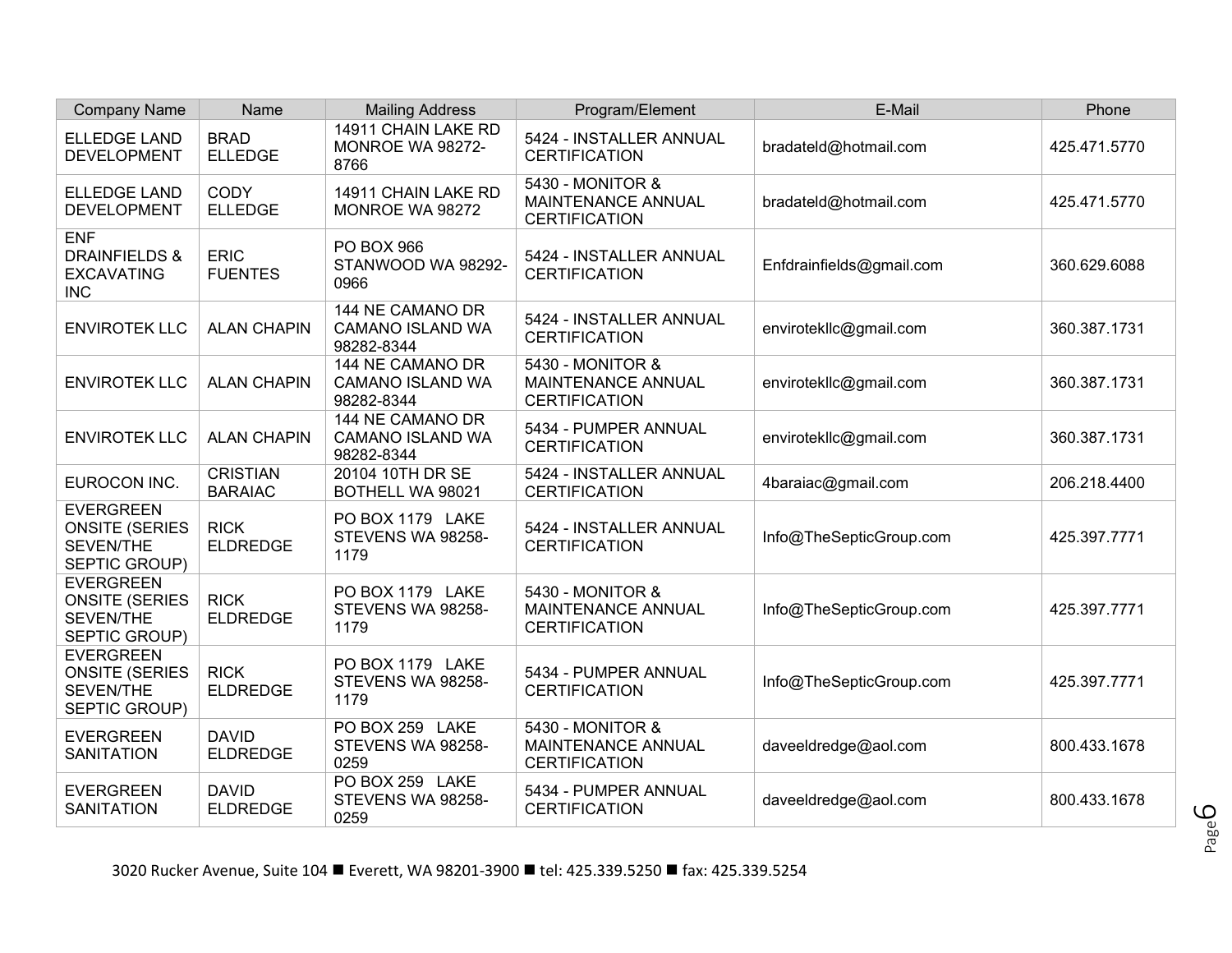| <b>Company Name</b>                                        | Name                            | <b>Mailing Address</b>                                       | Program/Element                                                       | E-Mail                        | Phone        |
|------------------------------------------------------------|---------------------------------|--------------------------------------------------------------|-----------------------------------------------------------------------|-------------------------------|--------------|
| <b>EVERGREEN</b><br><b>SANITATION</b>                      | <b>PETER</b><br><b>RUSHER</b>   | PO BOX 259 LAKE<br>STEVENS WA 98258-<br>0259                 | 5424 - INSTALLER ANNUAL<br><b>CERTIFICATION</b>                       | team.evergreen@aol.com        | 800.433.1678 |
| <b>EVERGREEN</b><br><b>SANITATION</b>                      | <b>PETER</b><br><b>RUSHER</b>   | PO BOX 259 LAKE<br>STEVENS WA 98258-<br>0259                 | 5430 - MONITOR &<br>MAINTENANCE ANNUAL<br><b>CERTIFICATION</b>        | team.evergreen@aol.com        | 800.433.1678 |
| <b>EVERGREEN</b><br><b>SANITATION</b>                      | <b>SIARHEI</b><br><b>SHABAN</b> | PO BOX 259 LAKE<br>STEVENS WA 98258-<br>0259                 | 5434 - PUMPER ANNUAL<br><b>CERTIFICATION</b>                          | team.evergreen@aol.com        | 800.433.1678 |
| <b>EVERGREEN</b><br><b>SANITATION</b>                      | <b>TERRY</b><br><b>NORTON</b>   | PO BOX 259 LAKE<br>STEVENS WA 98258-<br>0259                 | 5430 - MONITOR &<br><b>MAINTENANCE ANNUAL</b><br><b>CERTIFICATION</b> | terryevergreen@aol.com        | 800.433.1678 |
| <b>EVERGREEN</b><br><b>SANITATION</b>                      | <b>TERRY</b><br><b>NORTON</b>   | PO BOX 259 LAKE<br>STEVENS WA 98258-<br>0259                 | 5434 - PUMPER ANNUAL<br><b>CERTIFICATION</b>                          | terryevergreen@aol.com        | 800.433.1678 |
| <b>EXTERRA</b><br><b>EXCAVATION</b><br><b>INC</b>          | <b>ADONAI</b><br><b>RAMIREZ</b> | 10308 90TH ST NE<br><b>LAKE STEVENS WA</b><br>98258          | 5424 - INSTALLER ANNUAL<br><b>CERTIFICATION</b>                       | adonaisconstruction@gmail.com | 425.941.3199 |
| <b>FAST CATS LLC</b>                                       | <b>FRANS</b><br><b>LEENSTRA</b> | 17302 SE 236TH PL<br>KENT WA 98042-4714                      | 5424 - INSTALLER ANNUAL<br><b>CERTIFICATION</b>                       | fastcatexcavating@comcast.net | 253.261.1198 |
| <b>FRESH N CLEAN</b><br><b>SEPTIC LLC</b>                  | <b>KIRIL</b><br><b>TOPALOV</b>  | 17226 NE<br>WOODINVILLE DUVALL<br>RD WOODINVILLE WA<br>98072 | 5430 - MONITOR &<br><b>MAINTENANCE ANNUAL</b><br><b>CERTIFICATION</b> | kiril@freshncleanseptic.com   | 888.362.7782 |
| FRESH N CLEAN<br><b>SEPTIC LLC</b>                         | <b>KIRIL</b><br><b>TOPALOV</b>  | 17226 NE<br>WOODINVILLE DUVALL<br>RD WOODINVILLE WA<br>98072 | 5434 - PUMPER ANNUAL<br><b>CERTIFICATION</b>                          | kiril@freshncleanseptic.com   | 888.362.7782 |
| <b>GREENWORKS</b><br>OF<br><b>WASHINGTON</b><br><b>LLC</b> | <b>MARTIN MOE</b>               | PO BOX 2514<br>STANWOOD WA 98292-<br>2514                    | 5424 - INSTALLER ANNUAL<br><b>CERTIFICATION</b>                       | greenworksofwa@gmail.com      | 360.913.0133 |
| <b>GREENWORKS</b><br>OF<br><b>WASHINGTON</b><br>LLC        | <b>MARTIN MOE</b>               | PO BOX 2514<br>STANWOOD WA 98292-<br>2514                    | 5430 - MONITOR &<br><b>MAINTENANCE ANNUAL</b><br><b>CERTIFICATION</b> | greenworksofwa@gmail.com      | 360.913.0133 |
| <b>GREENWORKS</b><br>OF<br><b>WASHINGTON</b><br><b>LLC</b> | <b>MARTIN MOE</b>               | PO BOX 2514<br>STANWOOD WA 98292-<br>2514                    | 5434 - PUMPER ANNUAL<br><b>CERTIFICATION</b>                          | greenworksofwa@gmail.com      | 360.913.0133 |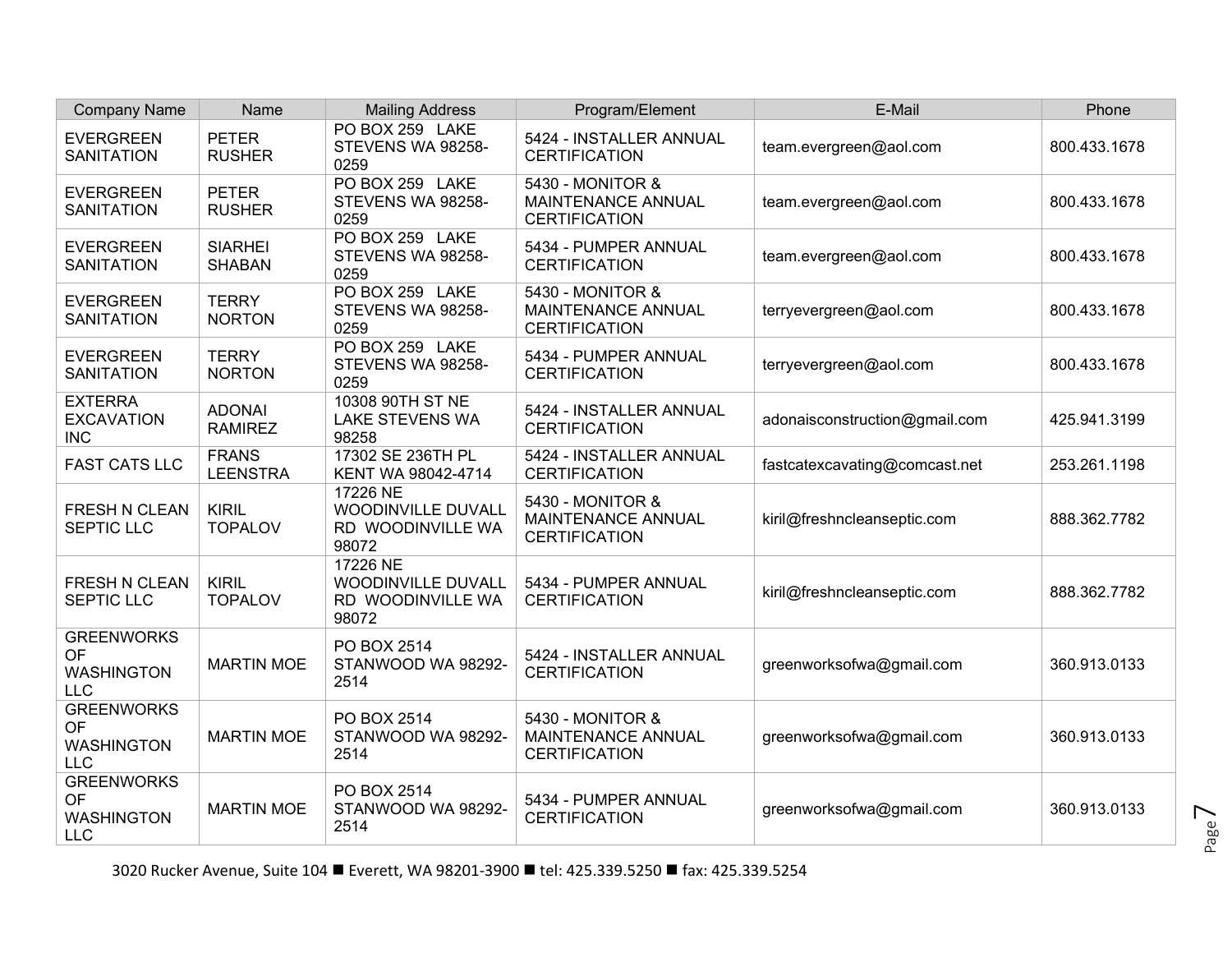| <b>Company Name</b>                                                         | Name                               | <b>Mailing Address</b>                              | Program/Element                                                | E-Mail                             | Phone        |
|-----------------------------------------------------------------------------|------------------------------------|-----------------------------------------------------|----------------------------------------------------------------|------------------------------------|--------------|
| <b>GREENWORKS</b><br>OF<br><b>WASHINGTON</b><br><b>LLC</b>                  | <b>MOHAMMED I</b><br><b>SHAKIQ</b> | PO BOX 2514<br>STANWOOD WA 98292-<br>2514           | 5430 - MONITOR &<br>MAINTENANCE ANNUAL<br><b>CERTIFICATION</b> | greenworksofwa01@gmail.com         | 360.420.1805 |
| <b>GREENWORKS</b><br>OF<br><b>WASHINGTON</b><br><b>LLC</b>                  | <b>MOHAMMED I</b><br><b>SHAKIQ</b> | PO BOX 2514<br>STANWOOD WA 98292-<br>2514           | 5434 - PUMPER ANNUAL<br><b>CERTIFICATION</b>                   | greenworksofwa01@gmail.com         | 360.420.1805 |
| <b>GREENWORKS</b><br><b>OF</b><br><b>WASHINGTON</b><br><b>LLC</b>           | <b>THEO</b><br><b>STANDISH</b>     | PO BOX 2514<br>STANWOOD WA 98292                    | 5430 - MONITOR &<br>MAINTENANCE ANNUAL<br><b>CERTIFICATION</b> | greenworksofwa@gmail.com           | 360.913.0133 |
| <b>GREENWORKS</b><br>OF<br><b>WASHINGTON</b><br><b>LLC</b>                  | <b>THEO</b><br><b>STANDISH</b>     | PO BOX 2514<br>STANWOOD WA 98292                    | 5434 - PUMPER ANNUAL<br><b>CERTIFICATION</b>                   | greenworksofwa@gmail.com           | 360.913.0133 |
| <b>GROENDYK</b><br><b>TRUCKING &amp;</b><br><b>EXCAVATING</b><br><b>LLC</b> | <b>ADAM</b><br><b>GROENDYK</b>     | 12715 240TH ST NE<br>ARLINGTON WA 98223             | 5424 - INSTALLER ANNUAL<br><b>CERTIFICATION</b>                | groendykexcavation@gmail.com       | 425.760.0705 |
| <b>HORIZON</b><br><b>EARTHWORKS</b><br><b>LLC</b>                           | <b>TIM WILSON</b>                  | PO BOX 1553<br>SNOHOMISH WA 98291                   | 5424 - INSTALLER ANNUAL<br><b>CERTIFICATION</b>                | horizonearth@outlook.com           | 425.315.3402 |
| <b>JIM HALE</b><br><b>BACKHOE</b><br><b>SERVICE</b>                         | <b>JIM HALE</b>                    | PO BOX 312<br><b>DARRINGTON WA</b><br>98241-0312    | 5424 - INSTALLER ANNUAL<br><b>CERTIFICATION</b>                |                                    | 360.436.1454 |
| <b>JNJ</b><br><b>DEVELOPMENT</b>                                            | <b>JIM LITTLE</b>                  | 526 N WEST AVE #122<br>ARLINGTON WA 98223-<br>1251  | 5424 - INSTALLER ANNUAL<br><b>CERTIFICATION</b>                | jlittle7213@yahoo.com              | 425.238.0335 |
| <b>JOHNNY'S</b><br><b>SEPTIC</b><br><b>SERVICE</b>                          | <b>SHAWN</b><br><b>GRAHAM</b>      | <b>PO BOX 1128</b><br><b>BURLINGTON WA</b><br>98233 | 5424 - INSTALLER ANNUAL<br><b>CERTIFICATION</b>                | office@johnnyseptic.comcastbiz.net | 360.757.0550 |
| <b>JOHNNY'S</b><br><b>SEPTIC</b><br><b>SERVICE</b>                          | <b>SHAWN</b><br><b>GRAHAM</b>      | <b>PO BOX 1128</b><br><b>BURLINGTON WA</b><br>98233 | 5430 - MONITOR &<br>MAINTENANCE ANNUAL<br><b>CERTIFICATION</b> | office@johnnyseptic.comcastbiz.net | 360.757.0550 |
| <b>JOHNNY'S</b><br><b>SEPTIC</b><br><b>SERVICE</b>                          | <b>SHAWN</b><br><b>GRAHAM</b>      | PO BOX 1128<br><b>BURLINGTON WA</b><br>98233        | 5434 - PUMPER ANNUAL<br><b>CERTIFICATION</b>                   | office@johnnyseptic.comcastbiz.net | 360.757.0550 |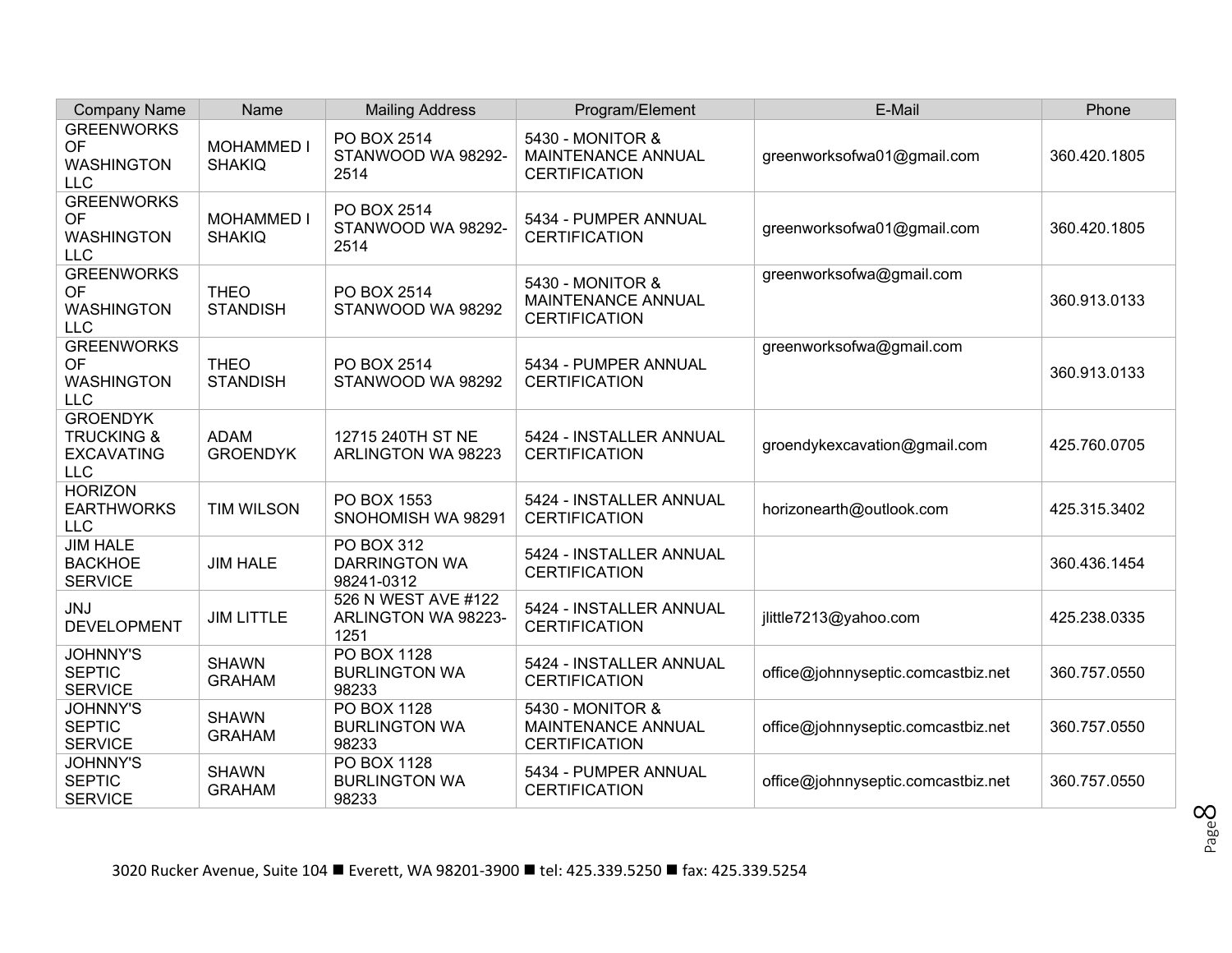| <b>Company Name</b>                                                  | Name                             | <b>Mailing Address</b>                                         | Program/Element                                 | E-Mail                       | Phone        |
|----------------------------------------------------------------------|----------------------------------|----------------------------------------------------------------|-------------------------------------------------|------------------------------|--------------|
| <b>KARLS SITE</b><br><b>DEVELOPMENT</b>                              | <b>KARL</b><br><b>HJORTEN</b>    | <b>PO BOX 435</b><br><b>GREENBANK WA</b><br>98253              | 5424 - INSTALLER ANNUAL<br><b>CERTIFICATION</b> | khjorten@hotmail.com         | 360.507.7129 |
| <b>KIRK JAYNE</b><br><b>TRUCKING &amp;</b><br><b>EXCAVATING</b>      | <b>KIRK JAYNE</b>                | 8819 182ND ST NE<br>ARLINGTON WA 98223                         | 5424 - INSTALLER ANNUAL<br><b>CERTIFICATION</b> | jayne6364@hotmail.com        | 425.210.9850 |
| <b>KLEIN SEPTIC</b><br><b>SERVICE</b>                                | <b>ADRIAN KLEIN</b>              | PO BOX 631<br>ARLINGTON WA 98223-<br>0017                      | 5434 - PUMPER ANNUAL<br><b>CERTIFICATION</b>    | kleinsepticservice@ymail.com | 360.502.1696 |
| <b>KMJ</b><br><b>EXCAVATING</b>                                      | <b>KEVIN JONES</b>               | 32107 116TH ST SE<br>SULTAN WA 98294-<br>9663                  | 5424 - INSTALLER ANNUAL<br><b>CERTIFICATION</b> | kmjwolfe@aol.com             | 206.228.3657 |
| <b>KOEHLER</b><br><b>INDUSTRIES INC</b>                              | <b>ANDREW</b><br><b>KOEHLER</b>  | PO BOX 262 SULTAN<br>WA 98294                                  | 5424 - INSTALLER ANNUAL<br><b>CERTIFICATION</b> | koehlersinc@comcast.net      | 425.238.7805 |
| <b>KONNERUP</b><br><b>CONSTRUCTION</b><br><b>INC</b>                 | <b>JUSTIN</b><br><b>KONNERUP</b> | <b>PO BOX 882</b><br>STANWOOD WA 98292-<br>0882                | 5424 - INSTALLER ANNUAL<br><b>CERTIFICATION</b> | Jtkonnerup@gmail.com         | 360.387.0005 |
| <b>LAKESIDE</b><br><b>SEPTIC</b>                                     | <b>RICK</b><br><b>JOHNSON</b>    | 1929 HIGHLAND AVE<br>EVERETT WA 98201-<br>2627                 | 5434 - PUMPER ANNUAL<br><b>CERTIFICATION</b>    | lakesideseptic@yahoo.com     | 425.822.2421 |
| <b>LAND DESIGN</b><br>COMPANY, THE                                   | <b>SCOTT HELM</b>                | 17906 12TH AVE<br>ARLINGTON WA 98223-<br>9632                  | 5424 - INSTALLER ANNUAL<br><b>CERTIFICATION</b> | land.design@live.com         | 425.220.5341 |
| LAND DIRT PIPE<br><b>CONSTRUCTION</b><br><b>LLC</b>                  | <b>GERALD</b><br><b>PERKL</b>    | PO BOX 558 LAKE<br>STEVENS WA 98258-<br>0558                   | 5424 - INSTALLER ANNUAL<br><b>CERTIFICATION</b> | jerry@landdirtpipe.com       | 425.903.4353 |
| <b>LEIFER</b><br><b>CONSTRUCTION</b><br><b>INC</b>                   | <b>STEPHEN</b><br><b>LEIFER</b>  | 12717 STATE AVE<br><b>MARYSVILLE WA</b><br>98271-8763          | 5424 - INSTALLER ANNUAL<br><b>CERTIFICATION</b> | kathyleifer1@gmail.com       | 360.659.3322 |
| <b>LINE &amp; GRADE</b><br><b>CONSTRUCTION</b><br><b>LLC</b>         | <b>ERIC</b><br><b>EDMONDSON</b>  | 7122 63RD PL NE<br><b>MARYSVILLE WA</b><br>98270               | 5424 - INSTALLER ANNUAL<br><b>CERTIFICATION</b> | lgconstruct1@gmail.com       | 360.223.6491 |
| <b>LX</b><br><b>CONSTRUCTION</b><br><b>LLC</b>                       | <b>CORDELL</b><br><b>GOTT</b>    | 7403 MCPHERSON RD<br>ARLINGTON WA 98223-<br>7487               | 5424 - INSTALLER ANNUAL<br><b>CERTIFICATION</b> | lxconstruction@gmail.com     | 425.754.2549 |
| <b>NEUBAUER</b><br><b>CONSTRUCTION</b><br>& EXCAVATION<br><b>INC</b> | <b>RYAN</b><br><b>NEUBAUER</b>   | <b>RYAN NEUBAUER</b><br>17122 42ND ST NE<br>SNOHOMISH WA 98290 | 5424 - INSTALLER ANNUAL<br><b>CERTIFICATION</b> | neubauerconst@yahoo.com      | 425.754.3718 |

Page  $\mathcal{O}_2$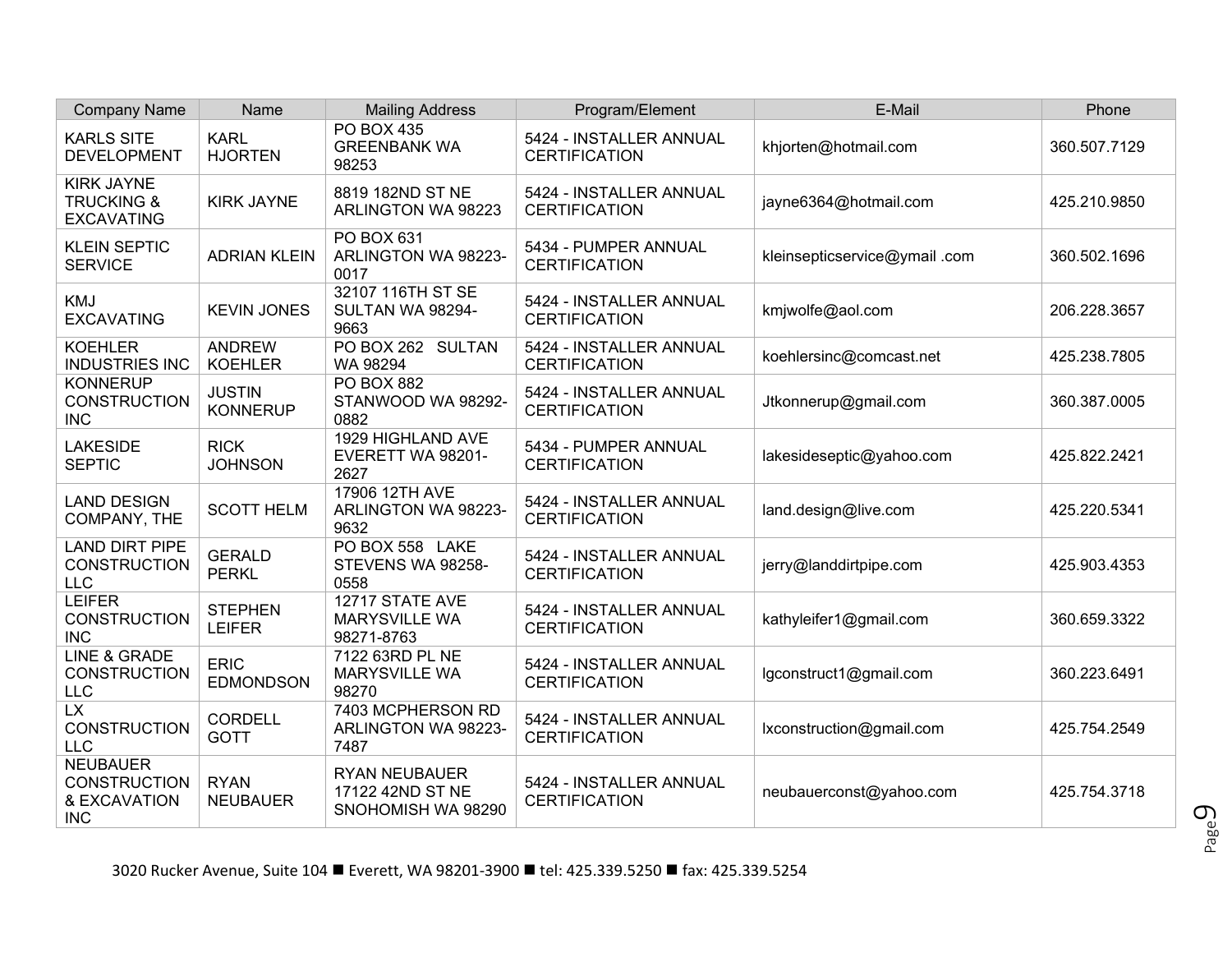| <b>Company Name</b>                                                                 | Name                                                             | <b>Mailing Address</b>                                                    | Program/Element                                                | E-Mail                         | Phone        |
|-------------------------------------------------------------------------------------|------------------------------------------------------------------|---------------------------------------------------------------------------|----------------------------------------------------------------|--------------------------------|--------------|
| <b>NORSKY</b><br><b>SEPTIC</b><br><b>PUMPING</b>                                    | <b>RUDY</b><br><b>GLADSJO</b>                                    | 2241 WAGNER RD<br>CAMANO ISLAND WA<br>98282-8333                          | 5430 - MONITOR &<br>MAINTENANCE ANNUAL<br><b>CERTIFICATION</b> | yoursepticguy@gmail.com        | 360.387.6384 |
| <b>NORSKY</b><br><b>SEPTIC</b><br><b>PUMPING</b>                                    | <b>RUDY</b><br><b>GLADSJO</b>                                    | 2241 WAGNER RD<br>CAMANO ISLAND WA<br>98282-8333                          | 5434 - PUMPER ANNUAL<br><b>CERTIFICATION</b>                   | yoursepticguy@gmail.com        | 360.387.6384 |
| <b>NORTHLAKE</b><br><b>CONCRETE</b><br><b>PRODUCTS</b>                              | <b>ROBERT</b><br><b>KIENS</b>                                    | PO BOX 1064<br><b>WOODINVILLE WA</b><br>98072-1064                        | 5424 - INSTALLER ANNUAL<br><b>CERTIFICATION</b>                | northlakecp@frontier.com       | 360.668.8500 |
| <b>NORTHRUP</b><br><b>CONSTRUCTION</b><br>INC.                                      | <b>DANIEL</b><br><b>DALGLEISH</b>                                | 12922 WOODS CREEK<br>RD MONROE WA<br>98272-3403                           | 5424 - INSTALLER ANNUAL<br><b>CERTIFICATION</b>                | dan.nci@comcast.net            | 360.794.5611 |
| <b>NORTHRUP</b><br><b>CONSTRUCTION</b><br>INC.                                      | <b>DANIEL</b><br><b>DALGLEISH</b>                                | 12922 WOODS CREEK<br>RD MONROE WA<br>98272-3403                           | 5430 - MONITOR &<br>MAINTENANCE ANNUAL<br><b>CERTIFICATION</b> | dan.nci@comcast.net            | 360.794.5611 |
| <b>NORTHWEST</b><br><b>NEW</b><br><b>CONSTRUCTION</b><br>& EXCAVATING<br><b>INC</b> | <b>LADON</b><br>TORSET, DBA<br>- AAA TORSET<br><b>EXCAVATING</b> | 9606 LOWELL-<br><b>SNOHOMISH RIVER</b><br><b>RD SNOHOMISH WA</b><br>98296 | 5424 - INSTALLER ANNUAL<br><b>CERTIFICATION</b>                | office@AAATorsetExcavating.com | 425.318.7705 |
| PLELLC                                                                              | <b>JEFF LERVICK</b>                                              | PO BOX 72<br>STANWOOD WA 98292-<br>0072                                   | 5424 - INSTALLER ANNUAL<br><b>CERTIFICATION</b>                | jandelervick@gmail.com         | 360.629.0461 |
| R A JOHNSON<br><b>CONSTRUCTION</b><br><b>INC</b>                                    | <b>RANDY</b><br><b>JOHNSON</b>                                   | <b>PO BOX 529</b><br>SNOHOMISH WA<br>98291-0529                           | 5424 - INSTALLER ANNUAL<br><b>CERTIFICATION</b>                | raj1955raj@yahoo.com           | 425.508.4337 |
| <b>RATHERT</b><br><b>CONSTRUCTION</b>                                               | <b>DARIN</b><br><b>RATHERT</b>                                   | 13004 240TH ST NE<br>ARLINGTON WA 98223                                   | 5424 - INSTALLER ANNUAL<br><b>CERTIFICATION</b>                | djayr73@gmail.com              | 425.327.0308 |
| <b>ROADRUNNER</b><br><b>SERVICE</b>                                                 | <b>DWAIN LARGE</b>                                               | 11410 CALLOW RD<br><b>LAKE STEVENS WA</b><br>98258-9577                   | 5424 - INSTALLER ANNUAL<br><b>CERTIFICATION</b>                | DwainLarge@aol.com             | 425.387.5419 |
| <b>RYAN KRAMER</b>                                                                  | R W KRAMER<br><b>ENTERPRISE</b><br>S INC                         | 529 MICHAEL WY<br><b>CAMANO ISLAND WA</b><br>98282-8464                   | 5424 - INSTALLER ANNUAL<br><b>CERTIFICATION</b>                | thedrainfieldguy@gmail.com     | 360.387.2729 |
| <b>RYAN KRAMER</b>                                                                  | <b>RW KRAMER</b><br><b>ENTERPRISE</b><br>S INC                   | 529 MICHAEL WY<br><b>CAMANO ISLAND WA</b><br>98282-8464                   | 5430 - MONITOR &<br>MAINTENANCE ANNUAL<br><b>CERTIFICATION</b> | thedrainfieldguy@gmail.com     | 360.387.2729 |
| S V GRESO INC                                                                       | <b>STEVE</b><br><b>GRESO</b>                                     | PO BOX 1323<br>SNOHOMISH WA<br>98291-1323                                 | 5424 - INSTALLER ANNUAL<br><b>CERTIFICATION</b>                | sgreso@msn.com                 | 360.563.0710 |

3020 Rucker Avenue, Suite 104 ■ Everett, WA 98201-3900 ■ tel: 425.339.5250 ■ fax: 425.339.5254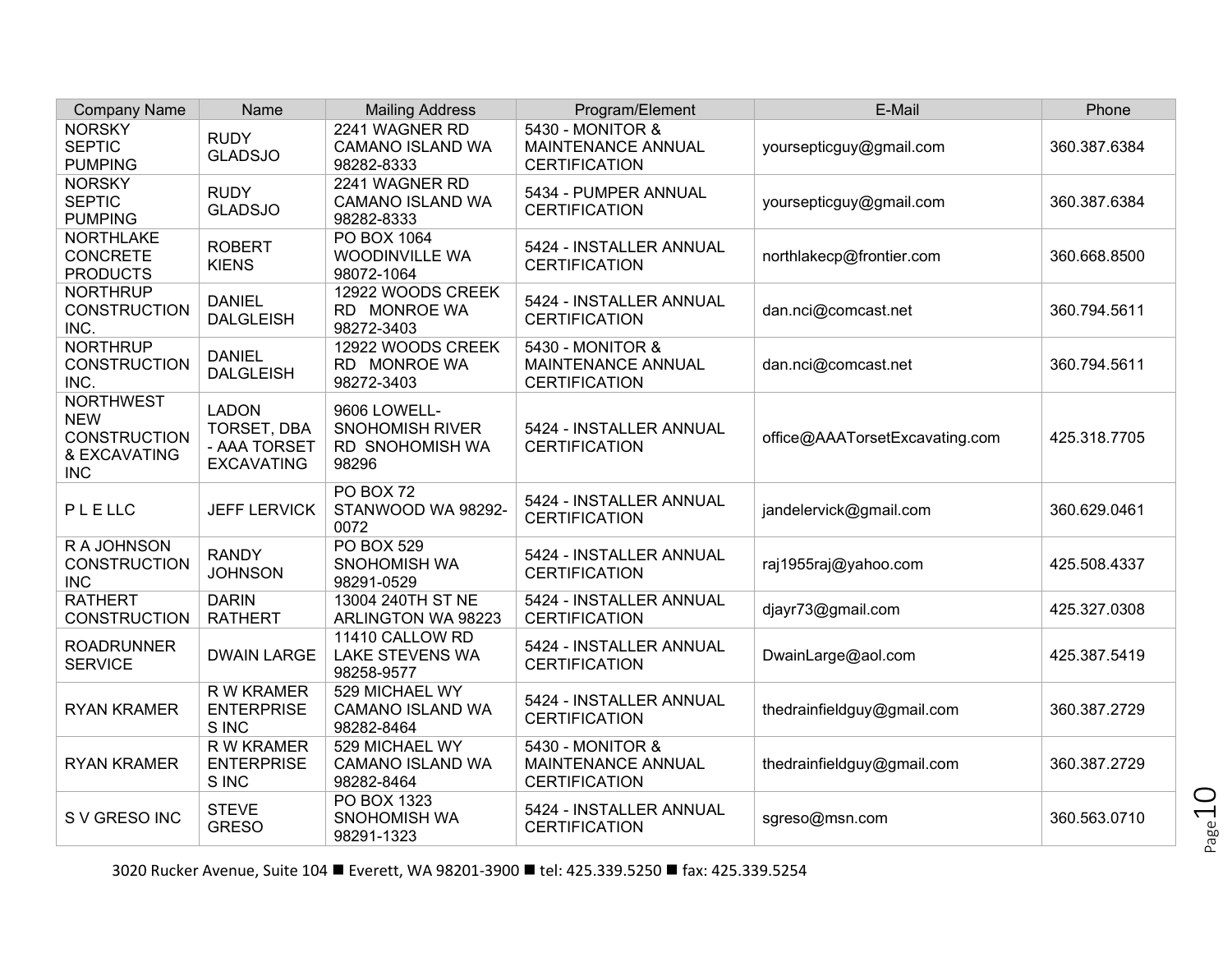| <b>Company Name</b>                                                       | Name                             | <b>Mailing Address</b>                            | Program/Element                                                | E-Mail                        | Phone        |
|---------------------------------------------------------------------------|----------------------------------|---------------------------------------------------|----------------------------------------------------------------|-------------------------------|--------------|
| S V GRESO INC                                                             | <b>STEVE</b><br><b>GRESO</b>     | PO BOX 1323<br>SNOHOMISH WA<br>98291-1323         | 5430 - MONITOR &<br>MAINTENANCE ANNUAL<br><b>CERTIFICATION</b> | sgreso@msn.com                | 360.563.0710 |
| S V GRESO INC                                                             | <b>STEVE</b><br><b>GRESO</b>     | PO BOX 1323<br>SNOHOMISH WA<br>98291-1323         | 5434 - PUMPER ANNUAL<br><b>CERTIFICATION</b>                   | sgreso@msn.com                | 360.563.0710 |
| SALISH ROOTS<br>SEPTIC, LLC                                               | <b>ANDREW</b><br><b>ROOT</b>     | 17714 AVE<br>STANWOOD WA 98929                    | 5434 - PUMPER ANNUAL<br><b>CERTIFICATION</b>                   | ANDRUROOT206@HOTMAIL.COM      | 206.556.6601 |
| <b>SAM'S SEPTIC</b><br><b>SOLUTIONS</b>                                   | <b>MEGHAN</b><br><b>MOCK</b>     | 4816 144TH DR SE<br>SNOHOMISH WA 98290            | 5424 - INSTALLER ANNUAL<br><b>CERTIFICATION</b>                | samssepticsolutions@gmail.com | 425.407.3500 |
| <b>SAM'S SEPTIC</b><br><b>SOLUTIONS</b>                                   | <b>SAM MOCK</b>                  | 4816 144TH DR SE<br>SNOHOMISH WA<br>98290-4608    | 5424 - INSTALLER ANNUAL<br><b>CERTIFICATION</b>                | samssepticsolutions@gmail.com | 425.512.5384 |
| <b>SCHLEG</b><br>VALLEY<br><b>CONSTRUCTION</b><br>- SVC                   | <b>JOSH</b><br><b>SCHLEGEL</b>   | PO BOX 309 GOLD<br><b>BAR WA 98251</b>            | 5424 - INSTALLER ANNUAL<br><b>CERTIFICATION</b>                | schlegvalleycon@yahoo.com     | 360.722.4025 |
| <b>SENLAR</b><br><b>PACIFIC</b><br><b>CONSTRUCTION</b><br><b>INC</b>      | <b>ROBERT</b><br><b>LARSEN</b>   | 144 WOODS ST<br>MONROE WA 98272-<br>2328          | 5424 - INSTALLER ANNUAL<br><b>CERTIFICATION</b>                | spcinc24@gmail.com            | 360.794.3148 |
| <b>SEPTIC</b><br><b>SERVICE INC</b><br><b>DBA SULTAN</b><br><b>PUMPER</b> | <b>DAVID</b><br><b>DAVENPORT</b> | 8619 MERO RD<br>SNOHOMISH WA 98290                | 5430 - MONITOR &<br>MAINTENANCE ANNUAL<br><b>CERTIFICATION</b> | sultanpumper@hotmail.com      | 360.794.9184 |
| <b>SEPTIC</b><br><b>SERVICE INC</b><br><b>DBA SULTAN</b><br><b>PUMPER</b> | <b>DAVID</b><br><b>DAVENPORT</b> | 8619 MERO RD<br>SNOHOMISH WA 98290                | 5434 - PUMPER ANNUAL<br><b>CERTIFICATION</b>                   | sultanpumper@hotmail.com      | 360.794.9184 |
| <b>SHELDON</b><br><b>ENTERPRISES</b><br><b>INC</b>                        | <b>ANTHONY</b><br><b>SHELDON</b> | 123 MARINE DR<br><b>MARYSVILLE WA</b><br>98271    | 5424 - INSTALLER ANNUAL<br><b>CERTIFICATION</b>                | shelenter05@aol.com           | 360.659.5567 |
| <b>SNOHOMISH</b><br><b>COUNTY</b><br><b>EXCAVATING</b>                    | <b>CHUCK DEYO</b>                | 4223 134TH ST NE<br><b>MARYSVILLE WA</b><br>98271 | 5424 - INSTALLER ANNUAL<br><b>CERTIFICATION</b>                | office@snocoex.com            | 360.652.9168 |
| <b>STEP UP</b><br><b>BUILDING &amp;</b><br><b>SEPTIC LLC</b>              | <b>NICK</b><br><b>BRANDSMA</b>   | 647 MUCKLESHOOT<br>CIR LA CONNER WA<br>98257      | 5424 - INSTALLER ANNUAL<br><b>CERTIFICATION</b>                | nick.brandsma@outlook.com     | 425.232.4559 |

Page11